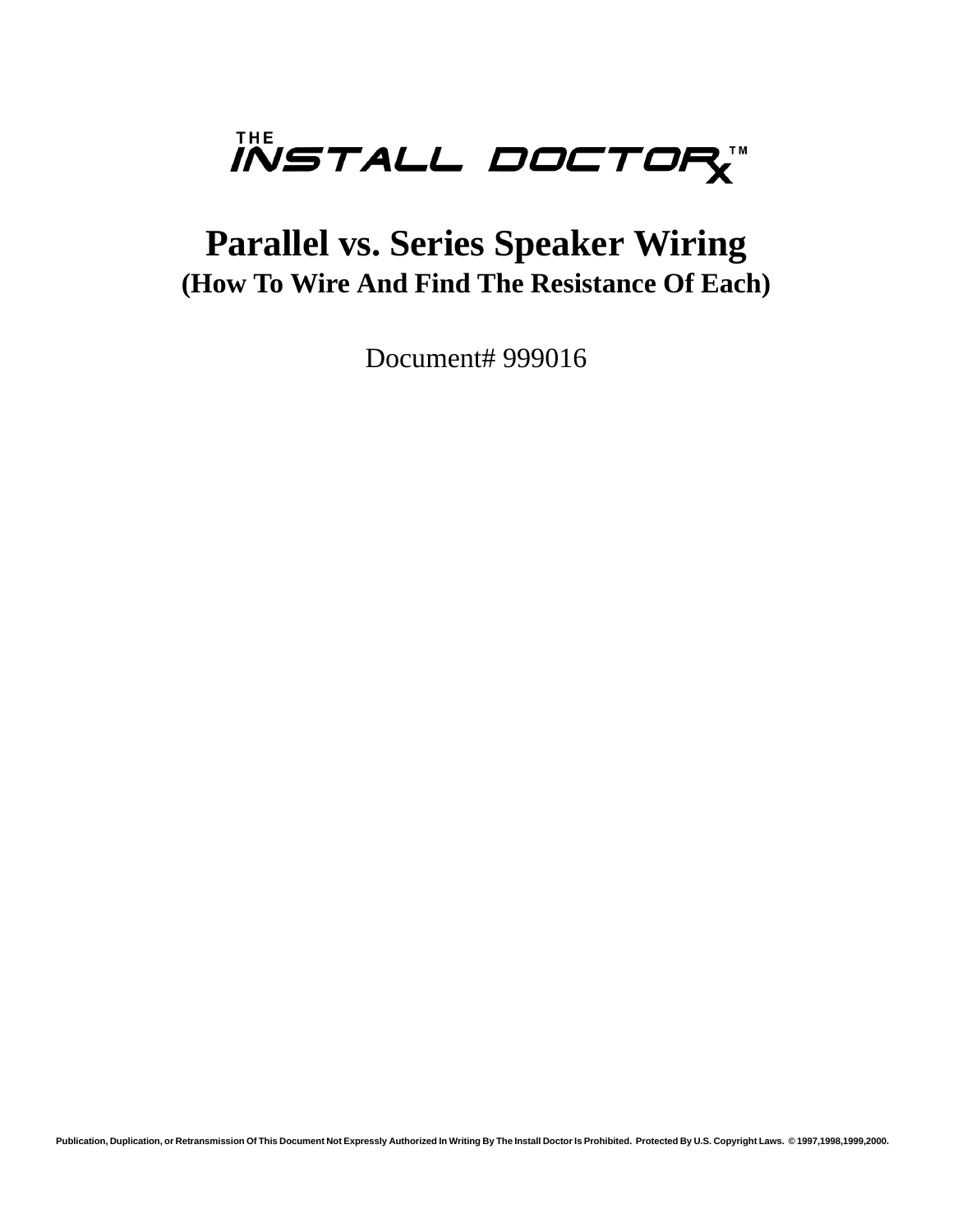*iistall doctor* 

### **Series Speaker Wiring**

Series speaker wiring links all speakers together in a chain. The amplifier will send an audio signal out through the (+) speaker output into the first speaker; but for the audio signal to return to the amp to complete the electrical circuit, the audio signal must travel down the chain, through each speaker, and out the last speaker to the (-) negative speaker output on the amp.

#### **Electrical Basics Of Series Wiring:**

Since the speakers are joined as a chain, the resistances of all the speakers are *added* together.

LAWS OF PHYSICS: Series circuits are "voltage dividers". Each resistance, or in our case a speaker, that is added gets a percentage of the overall voltage. Although the voltage of the entire circuit stays the same, every time a speaker is added, each speaker gets a percentage of the overall voltage. (This voltage is the amplified audio signal from the amp).

#### **Pros and Cons of Series wiring:**

Because the resistances of the speakers are added together, the **"pro"** to series wiring is that you can connect more speakers to an amplifier safely. For advanced installs with multiple speakers, series speaker wiring can be used to increase the resistance of the "equivalent" or "overall" resistance that the amplifier sees. This allows the amplifier to run cooler and more efficiently. This becomes a critical issue when trying to "bridge" an amplifier to get the amplifiers highest power output.

On the flip side, series wiring does increase the resistance that the amplifier sees. Because series circuits are "voltage dividers", this results in a decrease in amplified voltage audio signal to each speaker. Some people make the mistake and claim that there is a "decrease in power output from the amp". This is very wrong. What is really happening revolves around basic electrical principals. These basic principals of electrical circuits are based upon Ohms Law. Since series circuits are "voltage dividers" and cause each speaker to see a percentage of amplified audio output from the amp, it is common to assume the amp is producing less output voltage or power. The amplifier still produces the same output, but because each speaker gets a percentage of the overall power, it appears that the overall power output from the amp has decreased.

Automotive audio systems are designed operate with speakers that have 4 ohms of resistance (unlike home audio systems that are designed to operate with speakers at 8 ohms of resistance). Keeping the "overall" or "equivalent" resistance on the amplifier at or near 4 ohms is the standard installation procedure. However, increasing the resistance to more than 4 ohms of speaker resistance by adding speakers in series will split the amplified audio output from the amp across all the speaker in the circuit.



#### **Basic Diagram of Series Wiring:**

In the diagrams above, there are only two speaker wires connected to the amplifier. One speaker wire is connected to the amplifiers (+) positive output terminal then onto the (+) positive input of the first speaker in the chain. The second speaker wire is connected to the amplifiers (-) negative speaker terminal then onto the (-) negative speaker terminal of the last speaker in the chain. Then the speakers are chained together by running a speaker wire between the speakers by connecting one end of this speaker wire to the (-) negative speaker terminal of the previous speaker onto the (+) positive speaker terminal of the following speaker in the chain.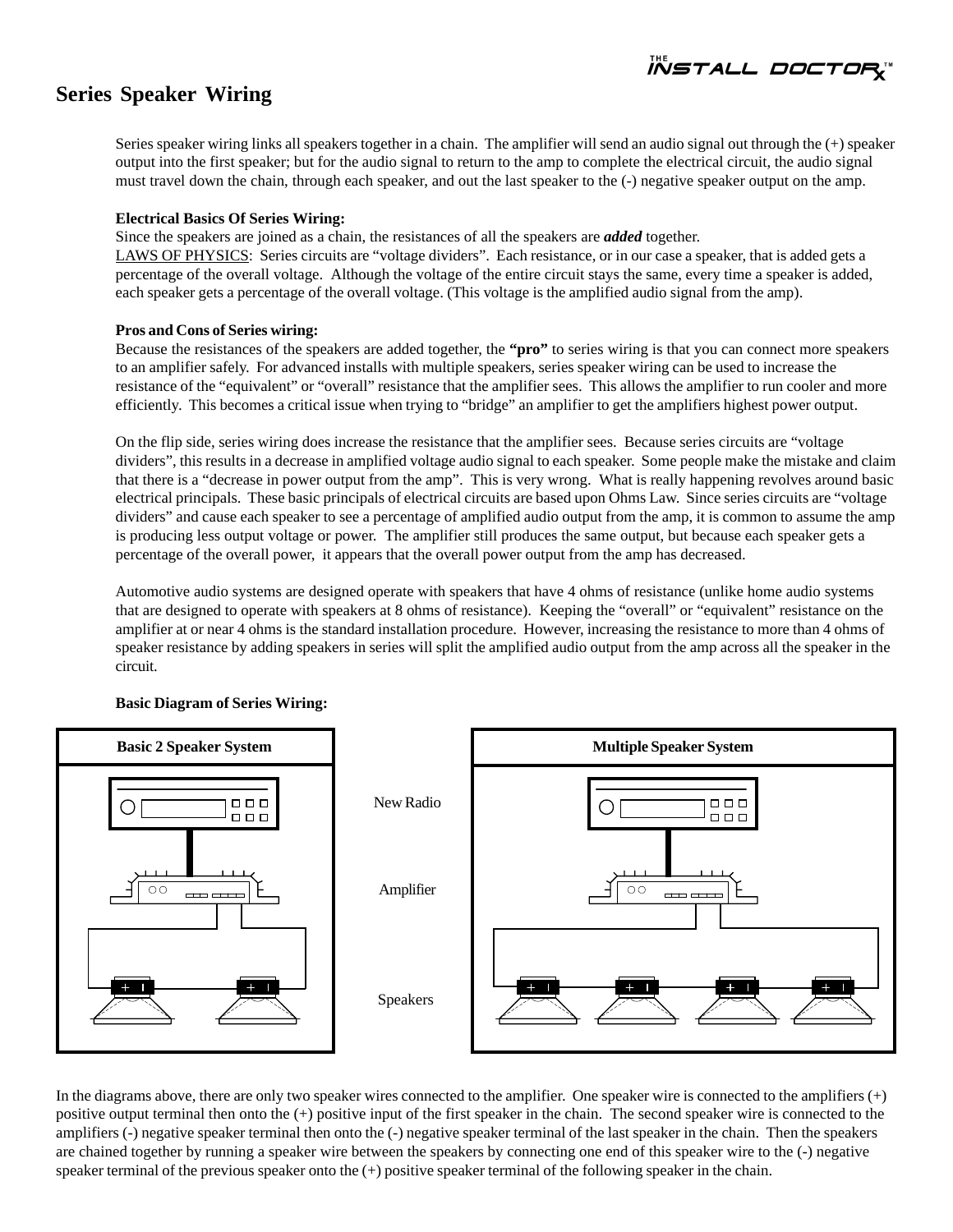*install doctory* 

### **Parallel Speaker Wiring**

Parallel speaker wiring combines all speakers (+) positive speaker leads together, and all (-) negative speaker leads together. The diagram of this would look like a ladder. . Parallel circuits are the simplest of electrical circuits to wire because adding a speaker is as easy as connecting the new speakers (+) positive lead to the positive speaker wires of the other speakers and the (-) negative lead to the negative of the other speakers in a system.

#### **Electrical Basics Of Series Wiring:**

Adding speakers in series *reduces* the overall resistance of the circuit.

LAWS OF PHYSICS: Parallel circuits are "current dividers" and overall resistance reducers, but each speaker receives the same audio output voltage power from the amplifier.

#### **Pros and Cons of Parallel wiring:**

Parallel circuits are the simplest electrical circuit to wire. As can be seen in the diagrams below, adding additional speakers is as easy as connecting all the speakers (+) positive leads to the (+) positive speaker output from the amp, and the (-) negative leads the (-) negative speaker output from the amp.

However, adding speakers in parallel causes the overall resistance of the circuit to drop, an drop very fast. This is VERY critical to understand. Automotive audio systems are designed around speakers with a 4 ohm resistance. But, many amplifiers are only designed to operate while powering resistance loads of 4 ohms. Some amps are able to handle resistance loads down to 2 ohms, but these amps must be designed to handle the increase in current draw of a speaker circuit at 2 ohms. Why is this so important to understand? Adding speakers causes the overall resistance to drop. As resistance drops, the current must increase according to Ohms Law. So, each time a speaker with the same resistance is added to the parallel circuit, the current draw on the amp increases. The circuitry of the amp must be able to handle this increase in current at the reduced resistance. This increase in current draw is also felt by the electrical system of the vehicle. The alternator may not be able to produce the additional current required by the amp. This can be seen by headlights and dash lights that dim as peak current draw is required by the amp.

#### **Basic Diagram of Series Wiring:**



In the diagrams above, all speakers are connected as a ladder. That is, each speakers (+) positive terminal is connected to all others speakers (+) positive terminal. And the same with the negative terminals. Each time a speaker is added with the same resistance as the other speakers, the overall resistance of the circuit drops. This drop in resistance also increases the current draw from the amp, causing the amp to get hotter and places additional current draw by the amp on the vehicles electrical system.